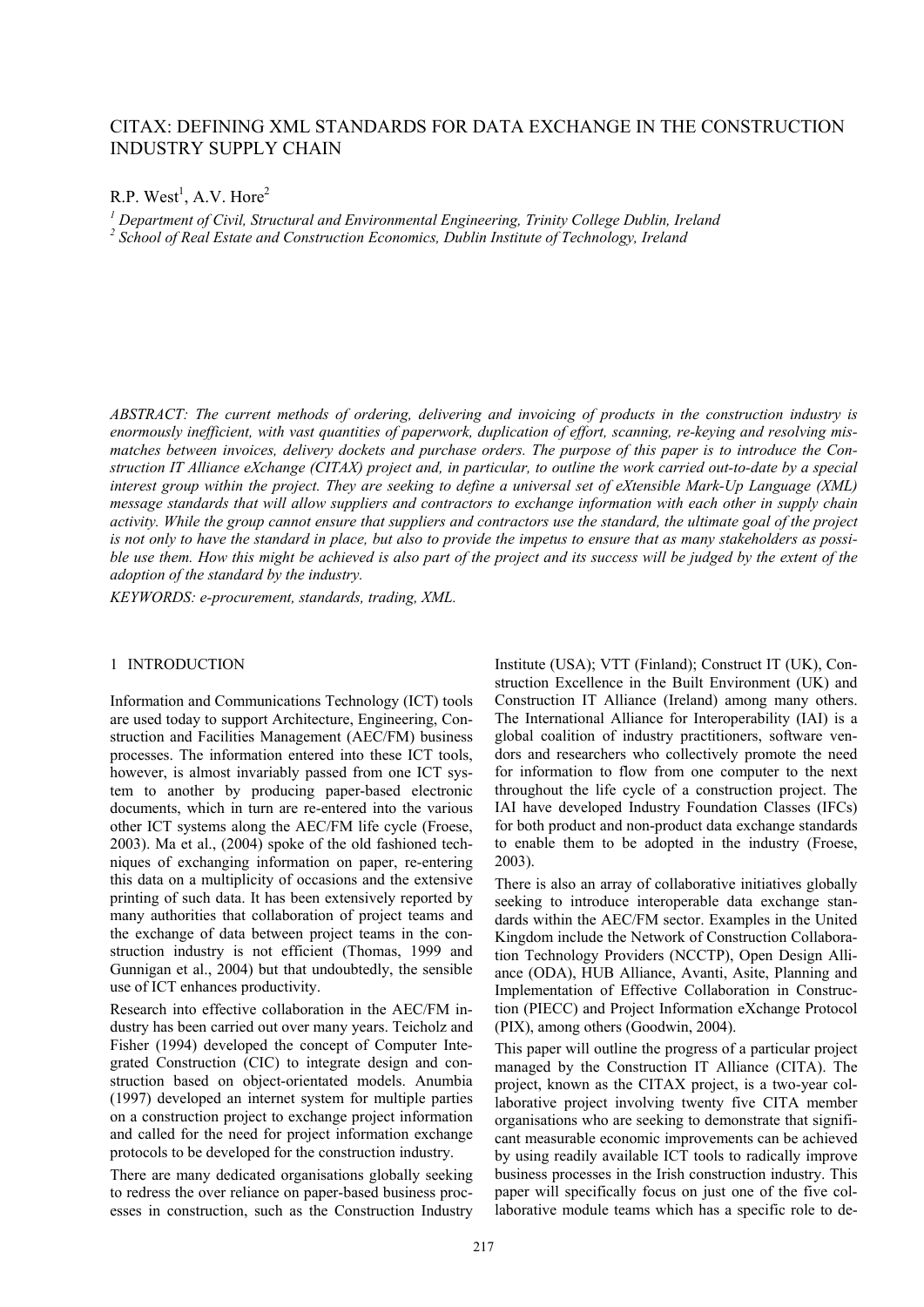velop and implement an industry-wide standard version of the eXtensible Mark-up Language (XML) that will allow both suppliers and contractors in the Irish construction industry to trade electronically.

# 2 CONSTRUCTION IT ALLIANCE

CITA originated as a research project in the Dublin Institute of Technology in 2002. The organisation's goal is to encourage participants in the Irish construction industry to take greater advantage of current and emerging ICT (Thomas and Hore, 2003). The members comprise in excess of 135 corporations drawn from a broad cross-section of the Irish construction industry, including architects, engineers, contractors, suppliers, clients, ICT companies, government departments, state agencies and third level institutions. The main source of funding originates from membership subscriptions with other income sourced from training courses and sponsorship of events. The main activities involve organising bi-annual member meetings, training courses, information dissemination through the organisations website and online newsletters and promoting the work of its Special Interest Group (SIG) network.

### 3 CONSTRUCTION IT ALLIANCE EXCHANGE PROJECT

CITA obtained funding for their project known as the Construction IT Alliance eXchange (CITAX) project under an Industry Led Network Scheme (DETE, 2006). The overall aim of the project is to facilitate more efficient business transactions between companies in the Irish construction sector by the deployment of readily available ICT tools, in particular construction business processes tools, and to radically improve the productivity of these business processes. However, the use of ICT in a formal way may also improve the quality of available project data, thereby allowing more in-depth analysis.

Early consultation of the CITA membership in 2005 identified five core areas that required particular attention. The five core modules identified were:

- Module 1 Production and exchange of CAD drawings.
- Module 2 Production and exchange of trading documentation, such as purchase orders, goods received notes and invoices.
- Module 3 The pricing of tender documentation electronically and recommendation of a preferred tender for selection.
- Module 4 The storage, retrieval and general dissemination of project information on construction projects.
- Module 5 The use of building information model data in the production of bills of quantities.

The longer term objective of the network is to develop a platform for the design and development of open standards that would be promoted within the Irish construction supply chain. Each module has a Project Leader drawn from industry with a good cross section of companies from different disciplines participating in the each group, including the support of a main building contractor and an academic institution.

Figure 1 illustrates, at a high level, the methodology adopted in the project. The steps in bold text refers to the stages of the project which this paper will particularly focus.



Figure 1. CITAX Methodology.

At the time of writing this paper, all of the module plans have been completed and signed-off by the module participants and work is in progress in regard to the analysis of the existing business processes. The remainder of this paper will focus on the work of the group in the process mapping and analysis phase and, in particular, to understand the problems and inefficiencies that exist in the production and exchange of trading documentation, such as Purchase Orders (POs), Goods Received Notes (GRNs) and invoices.

#### 4 CITAX MODULE 2 - TRADING

#### 4.1 *Background*

In 2002 an SIG was set up to evaluate specifically the administration of ordering, delivering and invoicing of building materials. The purpose of the group was to review the procure-to-pay process within the Irish construction industry in order to establish, primarily, if there were ways in which the process could be re-engineered to make it more efficient. From the outset it was clear that ICT could make a major impact in streamlining the construction supply chain, just as it had done in other industries, such as automotive and retailing. The members of the SIG agreed to undertake a number of pilot projects to assess the technology available and to provide hard evidence of the benefits that it could bring. In this way, it was possible to provide evidence of how ICT formed an integral part of the re-engineered solution, thereby achieving efficiencies which would otherwise be impossible to deliver.

The authors also carried out observation studies and surveys which demonstrated the need for the current purchasing processes adopted in the Irish construction industry to be re-engineered (Hore and West, 2004 and Hore et al., 2004). A pilot project commenced in early summer 2004 where in-situ concrete deliveries were electronic captured on a Personal Digital Assistant (PDA) hand held computer on a local construction project. Both trading partners reported significant cost and productivity savings. An independent review and evaluation of the pilot performance, carried out by a management consultant, verified these findings (Hore and West, 2005c).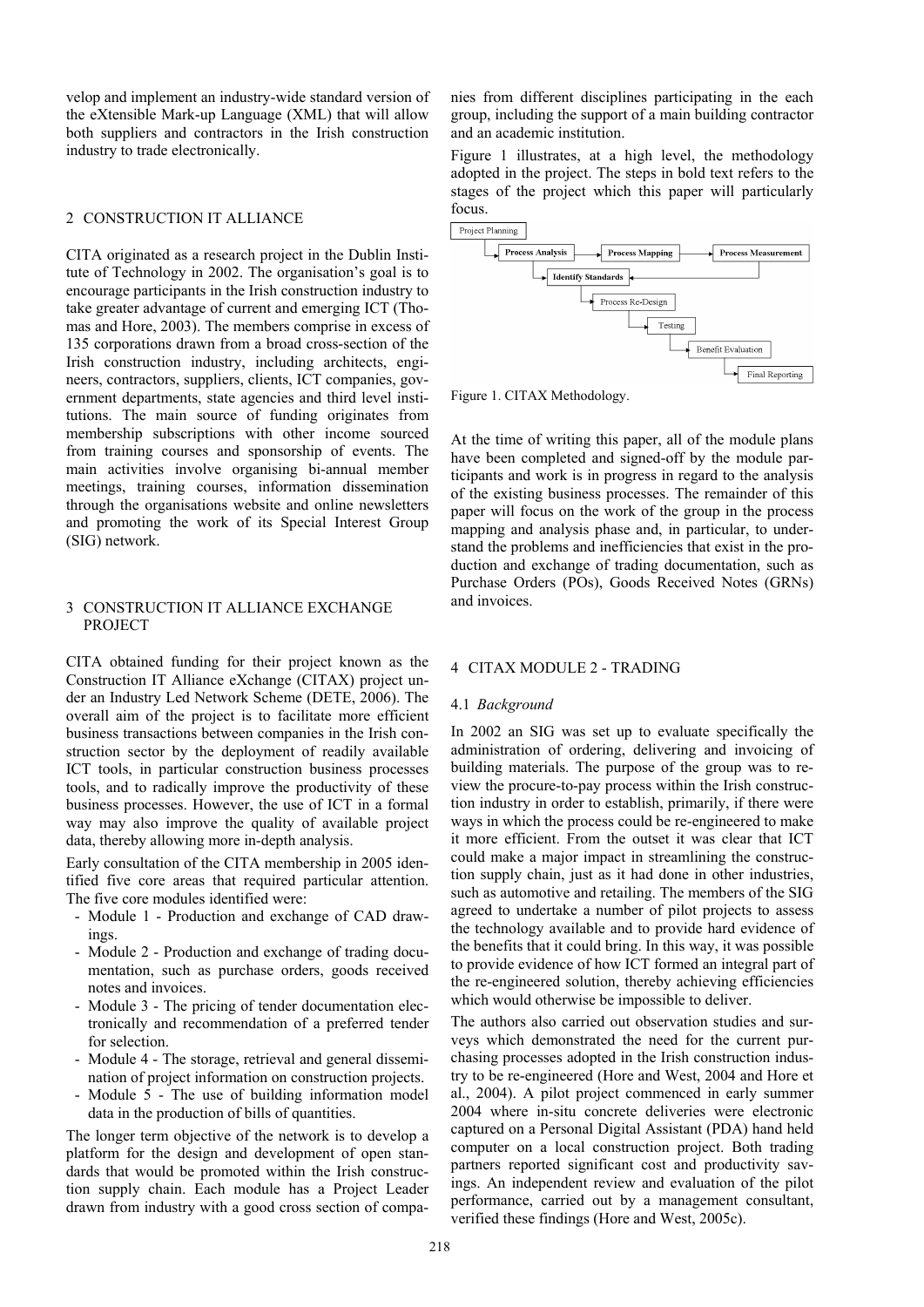A further pilot was successfully completed in 2005, where trading partners achieved a successful three-way electronic match of the purchase order, delivery note and supplier invoice on a live construction project. Significant measurable economic benefits were reported by the trading partners (Hore, 2007). An attitude survey was carried out by the authors in 2004 (Hore and West, 2005a) and in 2005 (Hore and West, 2005b), which indicated the perceived opportunities arising from and barriers to the introduction of paperless e-procurement.

The pilot project carried out in 2005 proved that ICT can make significant efficiencies in the supply chain process. The technology was effective without reducing any of the controls within the overall process. In fact, the pilot identified that there were significant increases in control that could be achieved. In addition, much of the labour intensive work included keying-in, checking of data and resolving mismatches, was eliminated (Hore and West, 2005c).

There were a number of key findings from the 2005 pilot project (Hore, 2007):

- 1.XML standards needed to be agreed for all message types required in the supply chain process to allow suppliers and contractors to electronically exchange information more easily between trading partners.
- 2.Building contractors need to deploy a handheld solution on their sites to record the receipt of deliveries in order for them to gain the maximum benefit from an electronic supply chain process.
- 3.Electronic catalogues need to be kept up-to-date to ensure that pricing information is accurate.
- 4.The deployment of any solution such as this requires commitment and support from senior management in order to fully optimise efficiencies within their businesses.

# 4.2 *Module aim*

The CITAX module on e-procurement seeks to verify that significant measurable economic benefits can be achieved by collaborating trading network members on a live project by the adoption of an XML standard. The project deliverables include:

- 1.Develop a universally acceptable XML standard for electronic exchange of purchase orders, delivery notes and supplier invoices.
- 2.Demonstrate, by participation in a live pilot project, that purchasing data transactions can be more effi-

ciently exchanged between trading network members by the adoption of the XML standard.

One of the most significant challenges for the CITAX module 2 team was how to tailor-make a suitable XML standard that would be acceptable to the vast majority of players in the Irish construction sector, especially as many traders are small enterprises. For the adoption of a common XML to be widespread, it is important that the companies participating in the project would define and agree sets of message sets for each of the stages of the trading process.

#### 4.3 *Procurement process mapping*

Following an agreement on the module plan, an analysis was conducted on the existing business processes. The methodology adopted by the project team involved:

- 1.The identification of the activities to be included or excluded as decided in the planning phase
- 2.The process was formalised into flow-chart form, including the activities of all likely participants.
- 3.A top-down approach was adopted in analysing the process, breaking the process down, from higher to lower levels.
- 4.In general terms, to avoid unmanagable detail, the analysis did not go below activity level, that is, a job which can be carried out by one person in one phase of work (see Figure 2)



Figure 2. Process Mapping Level of Detail.

The scope of the process under review started with the PO process and ended with invoice generation. Prior to the PO process, there is a negotiation process which is outside the scope of this document. Similarly after the invoice processing there is a payment process which is also outside the scope of this project. This scope can be seen in Figure 3.

Following consultation with the module participants an existing process map was agreed upon which is shown in Figure 4.



Figure 3. Scope of Trading Module.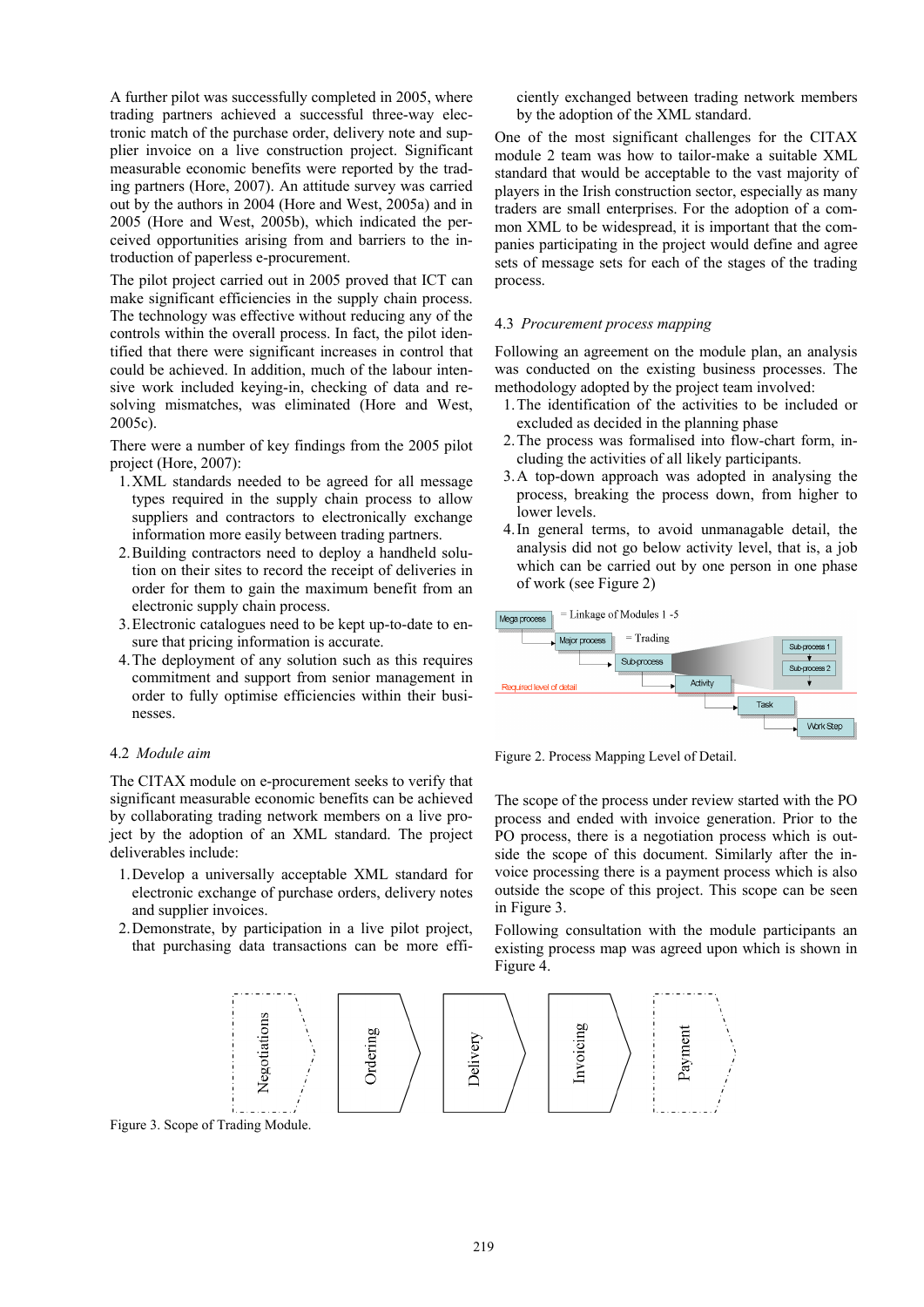

Figure 4. Existing Process Map for Module 2.

In reviewing the order process, the negotiation between supplier and contractor has been excluded from the scope of the work being undertaken. This can involve a formal tender process, or can simply involve buying from a preferred supplier. The contractor and supplier may each create a 'master order' on their systems, although this does not always happen. A 'master order' is like an approved product list, where products to be purchased and their pricing have been agreed. Where a 'master order' is used, a site simply has to create a 'call off' order, where they draw down quantities from the 'master order'.

There are several ways in which the process can break down, all of which must be accommodated in the XML message set:

- 1.*Misinterpretation of requirements*. Even with faxed orders, there is room for misinterpretation of what is required. This can arise from orders which simply give a description of what is required, or by specifying an incorrect product code. With phone orders, this issue is more acute.
- 2.*Insufficient stock*. If the supplier is out of stock on a specific item but does not realise it until picking time, the site may not receive all of the items ordered. Similarly, the supplier may substitute one product for another, if the one ordered is out of stock.
- 3.*Picking discrepancies*. Errors in picking/batching products will only be caught when the items are delivered to the site.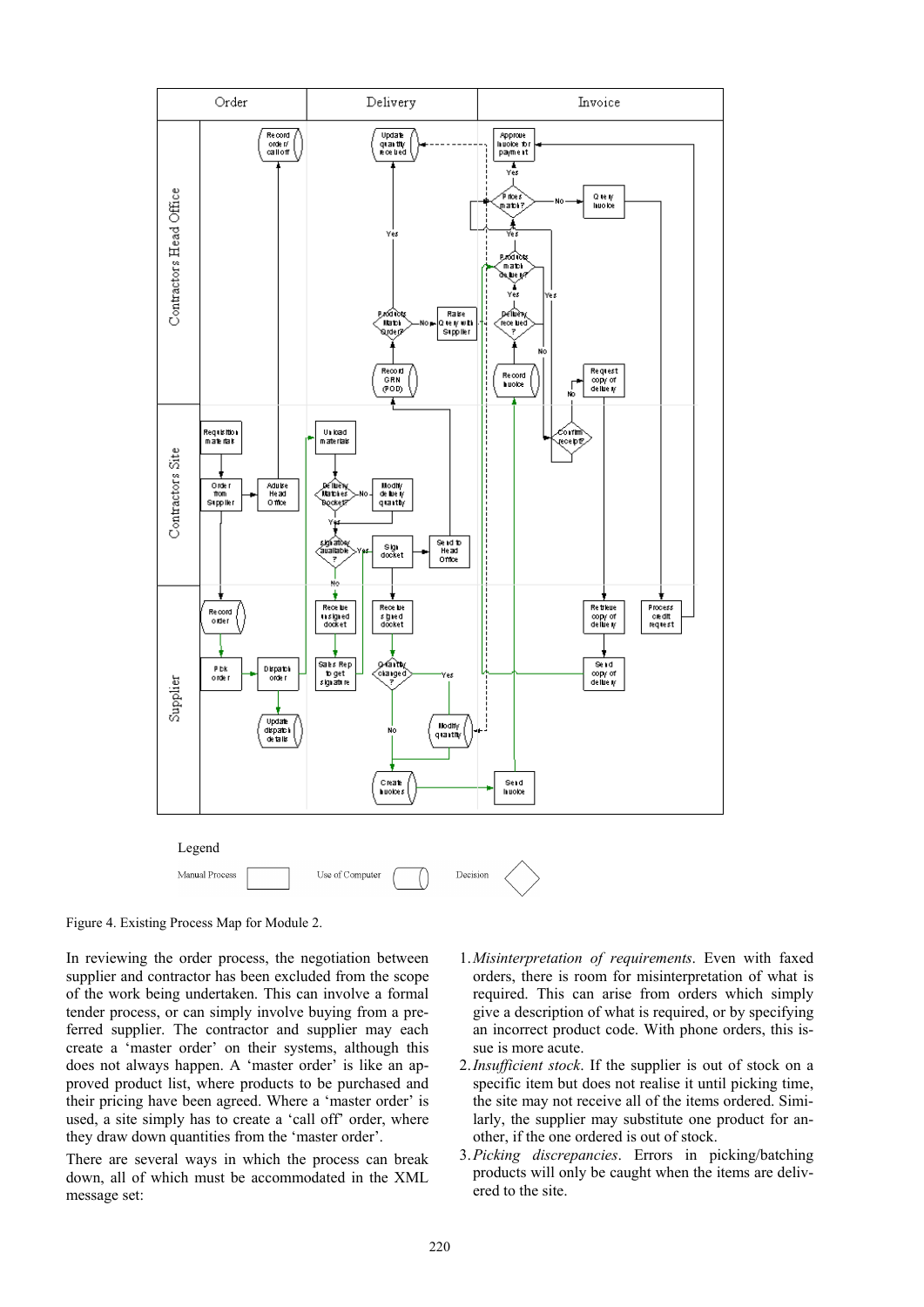- 4.*Site not advising head office*. It is very common for sites to forget to advise head office of orders placed. This means that head office has no visibility of its exposure to costs on a project until invoices arrive in from suppliers making tight cost control difficult.
- 5.*Incorrect details recorded on head office system*. The order (if recorded on the head office system) can be incorrect due to the same issues faced by suppliers when dealing with site orders, i.e. misinterpretation of site's requirements. This compounds the issue of suppliers misinterpreting requirements.

The XML message sets being proposed for the order phase are identified in Table 1.

| Message<br>Type       | Description                                                                                                                                                                                                                                                                                                                                                                 |
|-----------------------|-----------------------------------------------------------------------------------------------------------------------------------------------------------------------------------------------------------------------------------------------------------------------------------------------------------------------------------------------------------------------------|
| Order                 | Order messages are created by the contrac-<br>tor and sent to the supplier.                                                                                                                                                                                                                                                                                                 |
| Order<br>Confirmation | On receipt of an order from a contractor, it<br>is created/saved on the supplier's system.<br>Confirmation of the details re-<br>corded/received is transmitted back to the<br>supplier. This can include out-of-stock<br>notifications. This message can also be<br>used to create an order on the contractor's<br>system if it has not been recorded there<br>previously. |
| Order<br>Cancellation | Used to cancel an order that had previously<br>been sent through from the contractor.                                                                                                                                                                                                                                                                                       |
| Shipping<br>Notice    | This lists the items that are going to be<br>delivered to the site.                                                                                                                                                                                                                                                                                                         |

Table 1. XML message sets proposed for order phase.

The delivery process involved an excessive degree of administration work for both the contractor and the supplier. This is due to the necessity of the supplier requiring a signature on a delivery docket, in order to demonstrate Proof of Delivery (POD) and the contractor's necessity to prepare GRNs on their ICT system, to enable the approval of supplier invoices.

There are several ways in which the process can break down:

- 1.*Handwritten adjustments on delivery dockets*. Every docket has to be examined by the supplier for handwritten changes. This is prone to error, both in terms of missing changes that were made and in interpreting the handwritten changes on a docket.
- 2.*Unsigned dockets*. The difficulty in locating an authorised signatory often means that deliveries remain unsigned. In addition, some items, such as trowel-ready mortar, are delivered to sites when there is nobody present. These unauthorised delivery dockets often have to be signed at a later time by a site foreman/site manager.
- 3.*Unauthorised people signing dockets*. It is often a problem for a driver to locate an authorised signatory. Drivers can occasionally obtain a signature believing that the person is authorised to do so, only for the supplier to discover later that the signature is from a subcontractor not authorised to sign for the delivery.
- 4.*Delivery dockets not being sent to head office*. Missing delivery dockets is a very significant issue for most sites. On average, almost 25% of dockets on construction sites go missing (Gunnigan et al., 2004)
- 5.*Interpretation of items on delivery docket*. Quite often, the staff inputting delivery dockets are not familiar with the details of the products delivered. Therefore, it is a difficult task for them to correctly select the appropriate cost codes for the items delivered.
- 6.*Administration effort*. Contractor's have administrative, resources occupied with inputting supplier delivery information, while supplier's have administrative staff checking dockets for manual adjustments, and in some cases, involved in scanning the original delivery dockets.

The XML message sets being proposed for the delivery phase are identified in Table 2.

|  |                 | Table 2. XML message sets proposed for delivery phase.                |
|--|-----------------|-----------------------------------------------------------------------|
|  | Message<br>Type | Description                                                           |
|  | POD             | Signed delivery docket delivered back to the<br>supplier.             |
|  | GRN             | Goods Received Note used to list items re-<br>ceived on the delivery. |

The module participants concurred that supplier invoices were largely sent by post in the construction industry. However, it was acknowledged that some companies send invoices by email, but it was noted that there was some dissatisfaction from the Irish Revenue Commissioner requirements, as there may be VAT implications for companies sending and accepting invoices sent by email.

There are several ways in which the process can break down:

- 1.*Missing delivery dockets*. Many of the issues raised earlier in the supply chain come to a head when an invoice is received. A key issue is missing delivery dockets against which to reconcile the invoice. This involves administrative, effort requesting copies of delivery dockets and then matching them to invoices.
- 2.*Discrepancies with purchase order*. A common problem is the mismatching between the material rates on the invoice and on the original PO.
- 3.*Cost overruns*. Site may have ordered products which are more expensive than planned, with a knock-on impact on the cost of the project.

The XML message sets being proposed for the invoicing phase are identified in Table 3.

Table 3. XML message sets proposed for invoice phase.

| Message<br>Type | Description                             |
|-----------------|-----------------------------------------|
| Invoice         | Invoice from contractor to supplier.    |
| Credit Note     | This is just the reverse of an invoice. |

Figure 5 depicts how some of these message types would flow in any proposed redesigned process.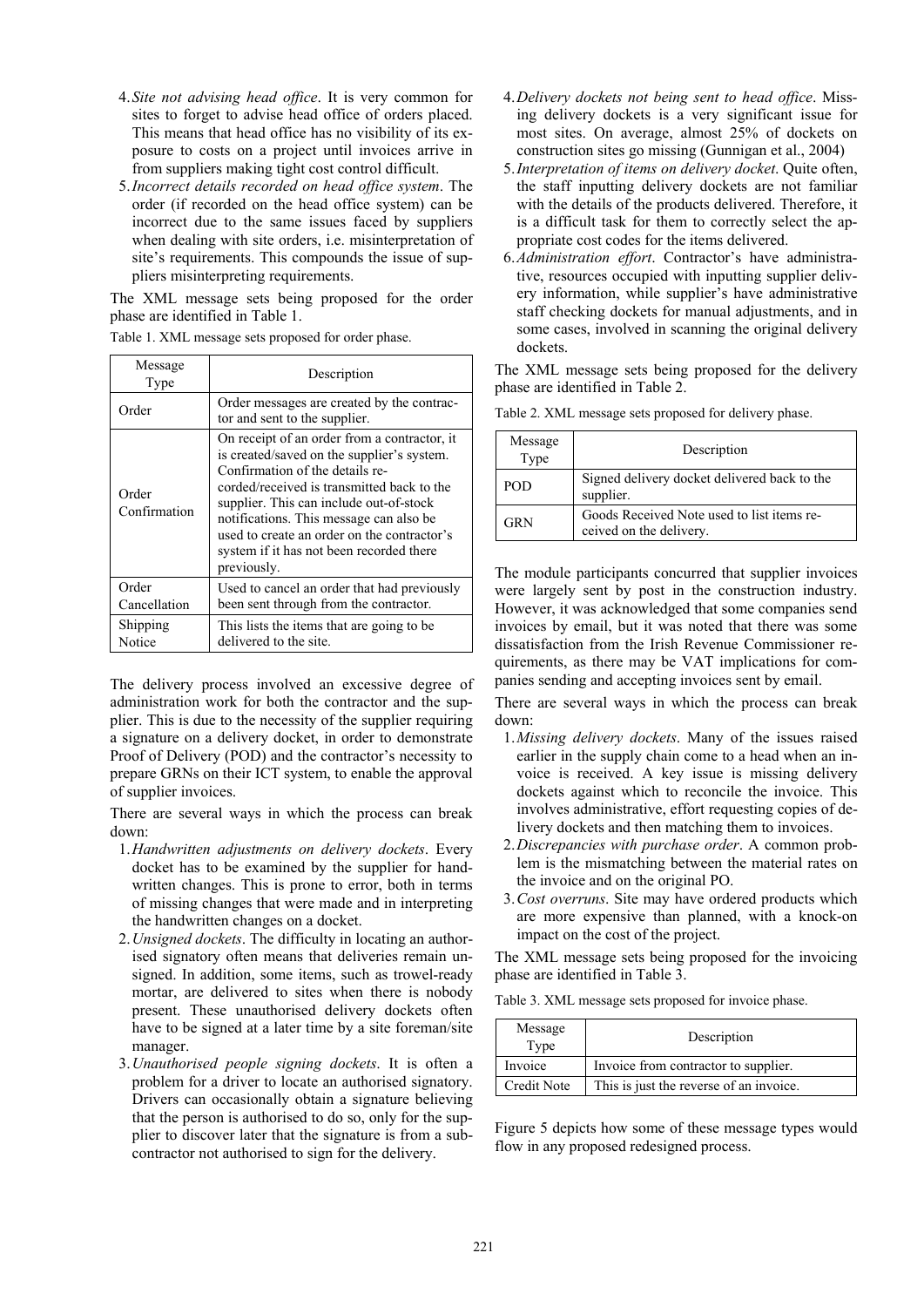

Figure 5. Flow of message types to be defined on the CITAX project.

# 5 REVIEW OF XML STANDARDS ADOPTED IN THE CONSTRUCTION INDUSTRY

XML allows users to define different tags, in order to convey the meaning of business data. XML is a mark-up language for documents containing structured information. Structured information contains both content (words, pictures, etc.) and some indication of what role that content plays. It uses identifying tags that allow information exchange without having to reformat the data for retrieval and viewing. XML makes it possible to tag information with labels that make its purpose both amenable to processing by computers and comprehensible to humans. The tags describe the data and the structural relationship between the tags. Since XML data is completely independent of presentation and can be read by any XML enabled system, it means that any data from any source can be processed, exchanged and delivered to any type of XML enabled application and hardware. The output of data into different formats takes place using style sheets to any XML enabled appliance. For example, an invoice in a supplier's business application could be sent to a customer and viewed on a personal computer using no more than a web browser (Leenders et al., 2001).

XML standards have been developed in several industries, such as business, retail and also the building and construction industry. These standards are essentially shared vocabularies and rules for defining the structure, content and meaning of similar XML documents. XML is extensible because each element of data is separately identified, all of the elements do not have to be present in the message, only the elements that are required by the message definition, the XML schema.

In the building and construction sector a number of projects have developed XML based standards, which are at various levels of maturity and adoption.

- Building and Construction XML (bcXML) was developed under the European funded Fifth Framework eConstruct project. The eConstruct project sought to develop, implement, demonstrate and disseminate a new ICT standard for the European building construction industry (Toleman et al., 2001).

- Electronic Business XML (ebXML) was developed in parallel to the eConstruct project. This standard focused on industries more advanced than construction. It is used mainly by large companies across dedicated networks or value-added network services. For example, ebXML is adopted by the United Nations Centre for Trade Facilitation and Electronic Business (UN/CEFACT) in partnership with the Organisation for the Advancement of Structured Information Standards (OASIS) and numerous industrial bodies (Lima et al., 2003).
- Architecture, Engineering and Construction XML (aecXML) is an XML standard developed by Bentley Systems for the project and business-to-business communication for architecture, engineering, construction and facilities management transactions.
- Construction Industry Trading Electronically (CITE) has a standard based on the international Electronic Data Interchange for Administration, Commerce and Transport (EDIFACT) standards. The standard covers trading documents such as enquiries, quotations, orders, dispatch advice and invoice formats.
- The Business Application Software Developer's Association (BASDA) has developed their eBIS-XML standard. The standard was first developed in 1999 and has been widely implemented since. The standard messages are designed in the form of "schemas" which allow large corporate accounting systems to communicate with small business applications. This means that a company does not need to know if its supplier or customer is eBIS-XML enabled before it sends an eBIS-XML order or invoice. BASDA is currently being adopted on the UK Office of Government Commerce (OGC) Conduct eProcurement Assessment Trials.
- The International Alliance for Interoperability (IAI) is facilitating exchange of information between software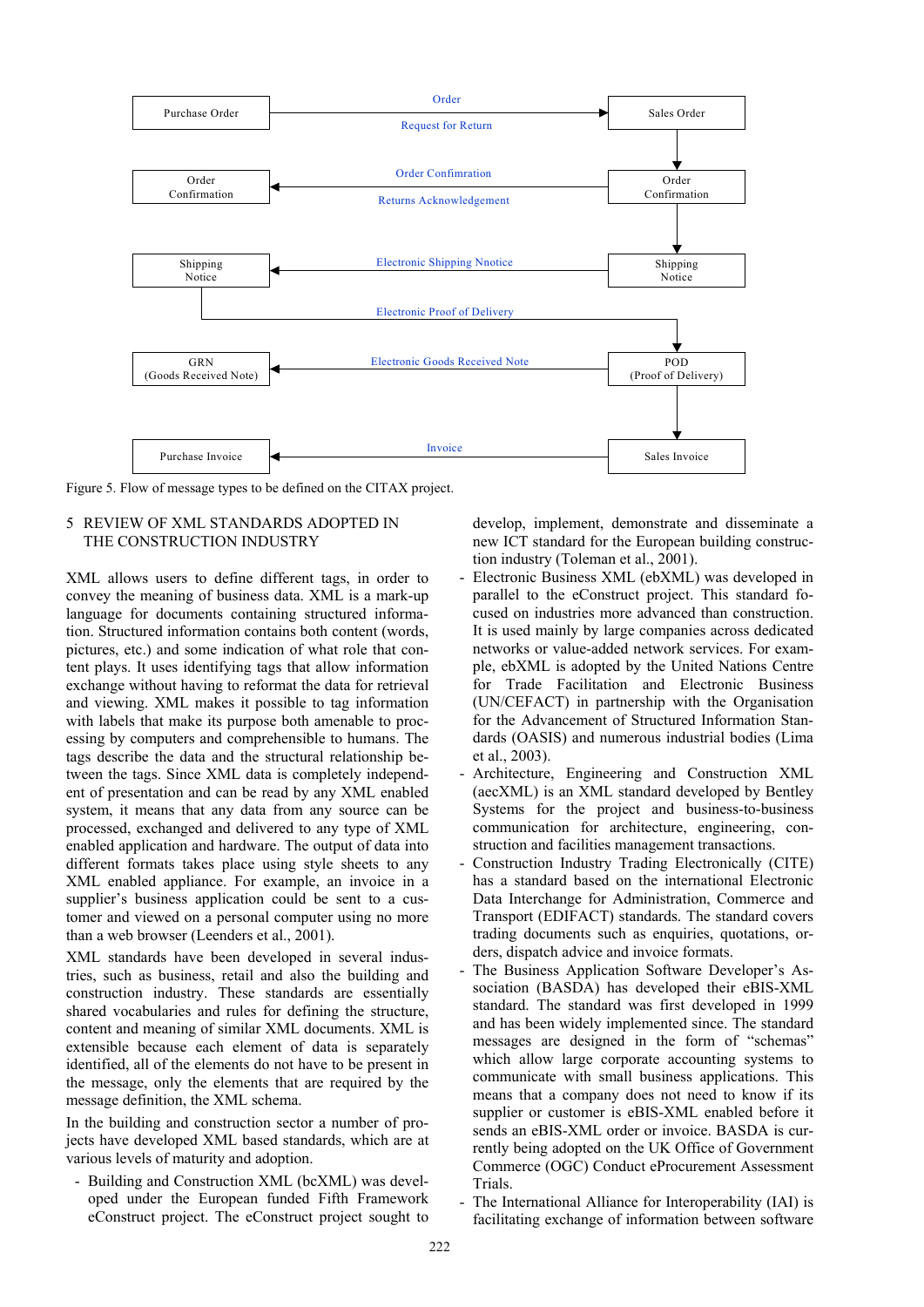applications using Industry Foundation Classes XML (ifcXML). IFC provides a means to encode and store information for the entire project in a model that can be shared among diverse project participants. The technology of exchanging information using the IFC is established but many areas require additional development before comprehensive interoperability solutions are reached (Froese, 2003).

Other initiatives include the Global Procurement Standards Organisation (GPSO) and OASIS who have initiated a cooperative effort to begin development of global electronic procurement standardisation under the auspices of a proposed Electronic Procurement Standardisation Technical Committee (EPS TC).

In this context, a new XML standard for e-procurement of construction materials appropriate to the Irish construction industry, with its wide base of small contractors and suppliers, is to be developed.

### 6 CONCLUSIONS

Currently there are millions of documents exchanged on paper in the construction industry, each having to be rekeyed as they pass between different locations and computer applications (Cole, 2004). Coupled with this the world of XML comprises a vast array of standards and technologies that interact in complex ways. According to Whittle (2002), there are over 2000 XML standards for an invoice alone.

There is broad agreement within the Irish construction industry of the need to agree standards for data exchange, such as through the use of XML. The key to unlocking the greater potential of ICT in construction purchasing is to demonstrate that significant business benefits can accrue to the wider industry by investing in appropriate XML standards in the trading process. In this way, through the re-engineering of the process, ICT can deliver what would otherwise be impossible to achieve in a paper-based system (NRC, 2003).

There is a general awareness in the construction industry of the benefit of deploying readily available ICTs in improving purchasing process in construction. The lack of a common data exchange standard in the construction industry increases implementation costs (Cole, 2004). The reality, however, is that in order to achieve these business benefits, the larger construction companies need to invest in ICT. Future research will need to show how the Irish construction supply chain can benefit overall from an industry-wide solution, given the large number of small players in the marketplace. In order to achieve this, closer collaboration is needed between the major players in the industry and longer term relationships are needed between supply chain organisations.

The technologies deployed in the pilot projects carried out by the authors in 2004 and 2005 are mature and appropriate ingredients to be deployed in the CITAX project. However, there needs to be a level of awareness among the larger contractors and suppliers in the Irish construction industry that traditional paper-based dependent processes should not be maintained in modern construction

businesses into the future. It has been shown that ICT significantly enhances productivity and provides ready access to electronic data which is easier to manipulate and analyse.

The construction industry approaches any change in business processes, whether it involves technology or not, with some trepidation (Rankin et al., 2006). For more widespread electronic trading, businesses must not only use a common language, they must also standardise the data sets and interfaces to provide interoperability. In an ideal system, each piece of data would be entered only once and be available to any ICT system in the trading network that needs it. High frequency flows should be fully automated and transmitted in standard formats with common protocols and standards (Cutting-Decelle, 2006).

This paper has set out a framework in which the Irish construction industry can move towards the definition and adoption of a common XML for information exchange in e-procurement. Its success will inevitably be judged by the extent of its adoption, a problem exacerbated by the diverse nature of the industry's players.

# ACKNOWLEDGEMENTS

The authors wish to thank Pat Talbot and Aidan Fitzmaurice of Talbot Associates, and Finbarr McCarthy of Sentrio Technologies for their input into this paper. The authors would also like to thank Enterprise Ireland for their financial assistance of the CITAX project.

# **REFERENCES**

- Anumbia, C.J., (1997), "Collaborative working in construction the need for effective communication protocols", Computing in Civil Engineering, Proceedings for the  $4<sup>th</sup>$  Congress, ASCE, Boston, 89-96.
- Cole, T.C., (2004), "The effective implementation of E-Business", Incite 2004 Conference, Designing, Managing and Supporting Construction Projects Through Innovation an IT Solutions, Langkawi, Malaysia, 253-258.
- Cutting-Decelle, A-F, Young, B., Das, B., Case, K., Rahimifard, S., Anumba, C. and Bouchlaghem, D., (2007), "A review of approaches to supply chain communications: from manufacturing to construction", Electronic Journal of Information Technology in Construction, 12, 73-102.
- Department of Enterprise, Trade and Employment (DETE), (2006), "Implementing the National eBusiness Strategy of the Department of Enterprise Trade and Employment", Government Publication, Ireland.
- Froese, T., (2003), "Future directions for IFC-based interoperability", Electronic Journal of Information Technology in Construction, 8, 231-246.
- Goodwin, P., (2004), "The PIX Protocol A risk reduction tool for construction projects", Society of Construction Law Conference, London, 45-58.
- Gunnigan L., Orr T.L.L. and Hore A.V., (2004), "Rationalising the construction materials purchasing process", The International Salford Centre for Research and Innovation (SCRI) Research Symposium and International Built and Human Research Week, Salford University, Manchester**,** 376-385.